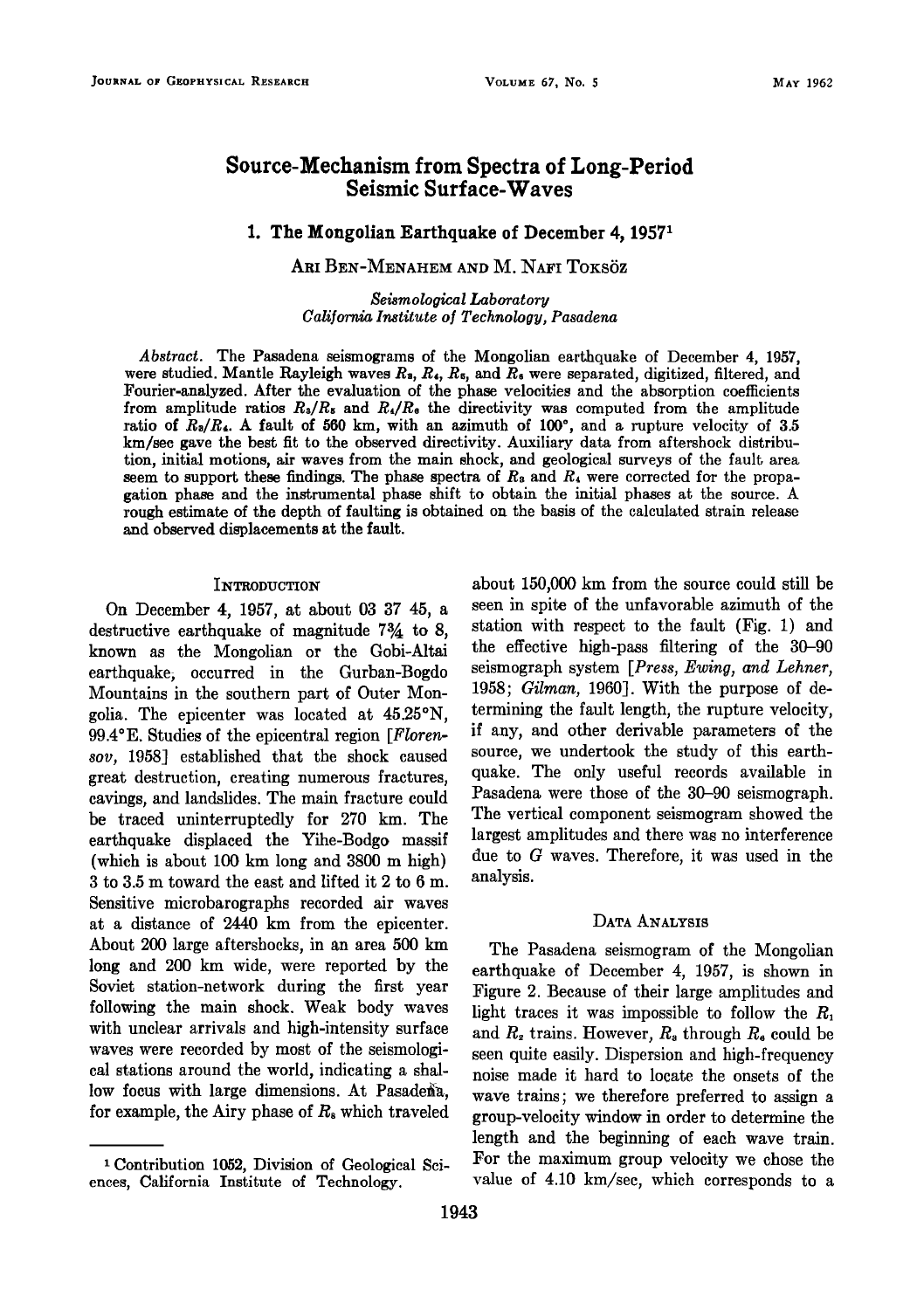

**Fig. 1. Position of Pasadena relative to the**  fault of the Mongolian earthquake of December **4, 1957. Black line indicates part of great circle**  traveled by  $R_1$ .

**period of about 360 sec. For the minimum group velocity we chose the value of 3.45 km/sec,**  which corresponds to the latest group arrival of **the Airy phase. The epicentral distance to Pasa**dena (34°08'54"N, 118°10'18"W) was  $\Delta_1$  = 10,445 km with the azimuth of 30.45° from the **source. Times of the beginnings and ends of the digitized wave trains are given in Table 1. It is hard to check the mutual fit of the chosen onsets but the ends of the trains fell right after their Airy phases. This gave us confidence in the choice of the velocity window. Each wave. train was then digitized at 3-sec intervals and Fourier analyzed using the Caltech-Jet Propulsion Laboratory's IBM 7090 electronic computer. Before the Fourier analysis the data were filtered with a 19-coefficient triangular low-pass digital filter. The transfer function and the response of the filter are shown in Figure 3. The separated but unfiltered records are shown in Figure 4 and the results after filtering are shown in Figure 5. Before and after the filtering either the mean or the linear trend was removed**  **from the data.. To check on the numerical integration involved in Fourier analysis, the data**  were analyzed using both modified trapezoidal **rule and Filon's method [Tranter, 1956] and no appreciable difference was found between the**  results. A frequency interval of  $0.5 \times 10^{-4}$  cps **was chosen for the analysis. The separated un**filtered wave forms, as compared with the fil**tered ones, are given in Figures 4 and 5. The amplitude spectra of the filtered Rs and R, are shown in Figures 6 and 7. From the amplitude and the phase spectra we determined the following entities:** 

**Absorption coefficients. The attenuation**  function  $\gamma(\omega)$  is defined by

$$
A_n(\omega)/A_{n+2}(\omega) = \exp\left[40,030\,\gamma(\omega)\right] \qquad (1)
$$

where  $A_n(\omega)$  is the amplitude spectrum of a surface wave of order *n*. The spectra of  $R_3$ ,  $R_4$ ,  $R_5$ ,  $R_6$  have been smoothed and  $\gamma(\omega)$  was com**puted independently from R•/R• and from R,/R,, to check whether there is any effect due to the asymmetry of the source. Another check was made by a direct measurement of the ab**sorption coefficient from the record at the Airy **phase using the formula** 

$$
\ln A_n/A_{n+2}|_{T-T_0} = 40,030\gamma_0 + \frac{1}{3}\ln \Delta_{n+2}/\Delta_n \qquad (2)
$$

**Results are exhibited in Figure 8. The curve has a** knee at  $f = 0.0075$  sec<sup>-1</sup>, and from there on it **decreases slightly to an asymptotic value at high frequencies. Comparison with values obtained for the Chilean earthquake of May 22, 1960** [Press, Ben-Menahem, and Toksöz, 1961], **indicates a fair fit for periods longer than 140** 



**Fig. 2. The vertical 30-90 record of the Mongolian earthquake of December 4, 1957.**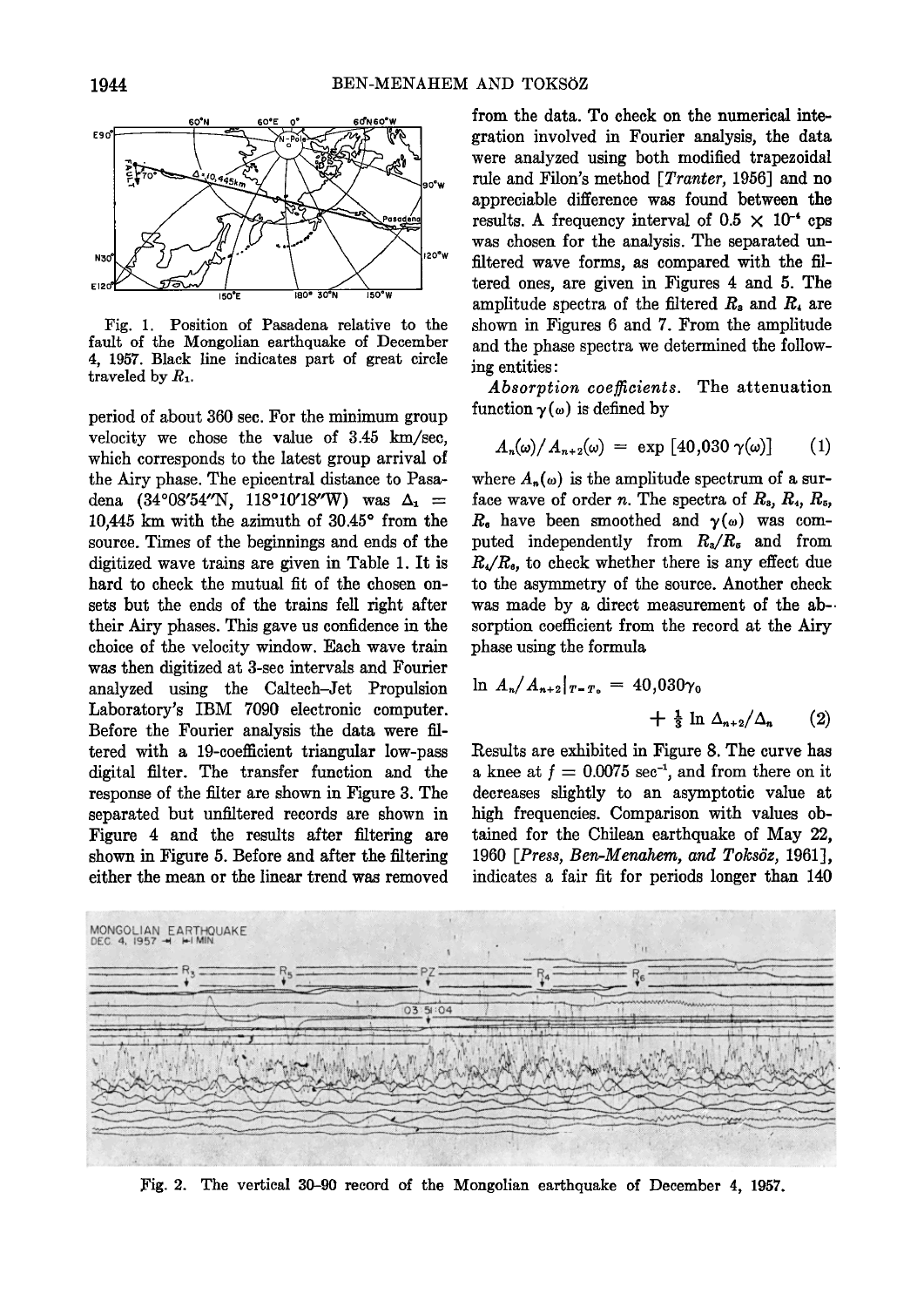| Phase       | Distance<br>Traveled, km | Onset of Wave,<br>h m s | End of Wave,<br>hm s | Length of<br>Record, sec | Digitized<br>Points |
|-------------|--------------------------|-------------------------|----------------------|--------------------------|---------------------|
| $R_{\rm s}$ | 50,475                   | 07 03 33                | 07 39 33             | 2160                     | 721                 |
| $R_{4}$     | 69,615                   | 08 20 33                | 09 12 33             | 3120                     | 1041                |
| $R_{5}$     | 90,505                   | 09 45 33                | 10 54 33             | 4140                     | 1381                |
| $R_{\rm a}$ | 109.645                  | 11 02 33                | 12 26 33             | 5040                     | 1681                |

Table 1. The Digitized Phases  $(eP = 03 \ 51 \ 04)$ 

**sec. For shorter periods the Mongolian earthquake shows a consistent lower attenuation.** 

**Phase velocities. The phase velocities were**  determined separately from  $R_5 - R_3$  and  $R_6 -$ **R• by means of the formula** 

$$
C(T) = \frac{40,030}{\partial t + T(\partial \varphi + N - \frac{1}{2})}
$$
 (3)

where  $\partial t$  is the time interval between the beginnings of the windows,  $\partial \varphi(T)$  is the spectral phase difference for  $R_5$  and  $R_3$  (i.e.  $R_5 - R_3$ ) or  $R_0$  and  $R_4$ ,  $N = a$  constant integer, and  $-\frac{1}{2}$ **corresponds to the phase shift due to two extra**  polar passages of  $R_5$  or  $R_6$  [Brune, Nafe, and **Alsop, 1961]. We found that the phases were ill-behaved near the zeros of the corresponding amplitude spectra and also at short periods. This limited the range of dependability from 340 sec to 130 sec. Within this range, however,**  the values determined from  $R_5 - R_4$  and  $R_6 -$ **R, agree very closely, the discrepancy being less**  than  $\frac{1}{2}$  per cent. The values obtained are also **in agreement with the results of other investi**gators [Brune, Benioff, and Ewing, 1961; Brune, 1961; Brune, Nafe, and Alsop, 1961]. Results **are given in Table 2 and Figure 9.** 

**Directivity. Ben-Menahem [1961] has in-** 



**Fig. 3. Response of the triangular filter used to**  eliminate high-frequency noise from mantle Rayleigh waves  $R_3$  and  $R_4$ .

**vestigated the effect of the source finiteness on radiation of seismic waves from finite sources. Solving the wave equation for a steady-state point source yields the surface displacements in an integral representation, from which the surface wave contribution is easily separated. To obtain the radiation pattern due to a horizontally moving source, the point-source displacements are integrated over the entire fault. The final results contain the finiteness effect of the**  source as a factor of the form  $(\sin x/x)e^{-ix}$ where  $x = (\pi f b/C)$  ( $C/V - \cos\theta_o$ ), b being the fault length, f the frequency, C the phase velocity,  $V$  the velocity of rupture, and  $\theta_0$  the angle **between the fault line and the great circle from the fault to the recording station. To be able to derive the source parameters from the displacements we must eliminate the effect of the medium and the source's time function on the displacements. This is achieved by defining the directivity function which is equal to the ratio of spectral amplitudes of waves leaving the source in opposite directions. The convention is followed that the numerator of the ratio corresponds to waves leaving the source in the direction of rupture. The directivity is given by** 

$$
D = \frac{\left| \left( \frac{C}{V} + \cos \theta_0 \right) \left[ \sin \frac{\pi b f}{C} \left( \frac{C}{V} - \cos \theta_0 \right) \right] \right|}{\left| \left( \frac{C}{V} - \cos \theta_0 \right) \left[ \sin \frac{\pi b f}{C} \left( \frac{C}{V} + \cos \theta_0 \right) \right] \right|}
$$
(4)

**The experimental directivity was obtained from**   $R_3$  and  $R_4$  by dividing the amplitudes of  $R_3(\omega)$ pointwise with those of  $R_4(\omega)$  corrected for **absorption. The theoretical curve is calculated from (4) by assuming a unilateral horizontal fault movement with a constant velocity of rupture V and constant strength. A theoretical curve was then fitted to the experimental data. This was done by choosing first a rough value**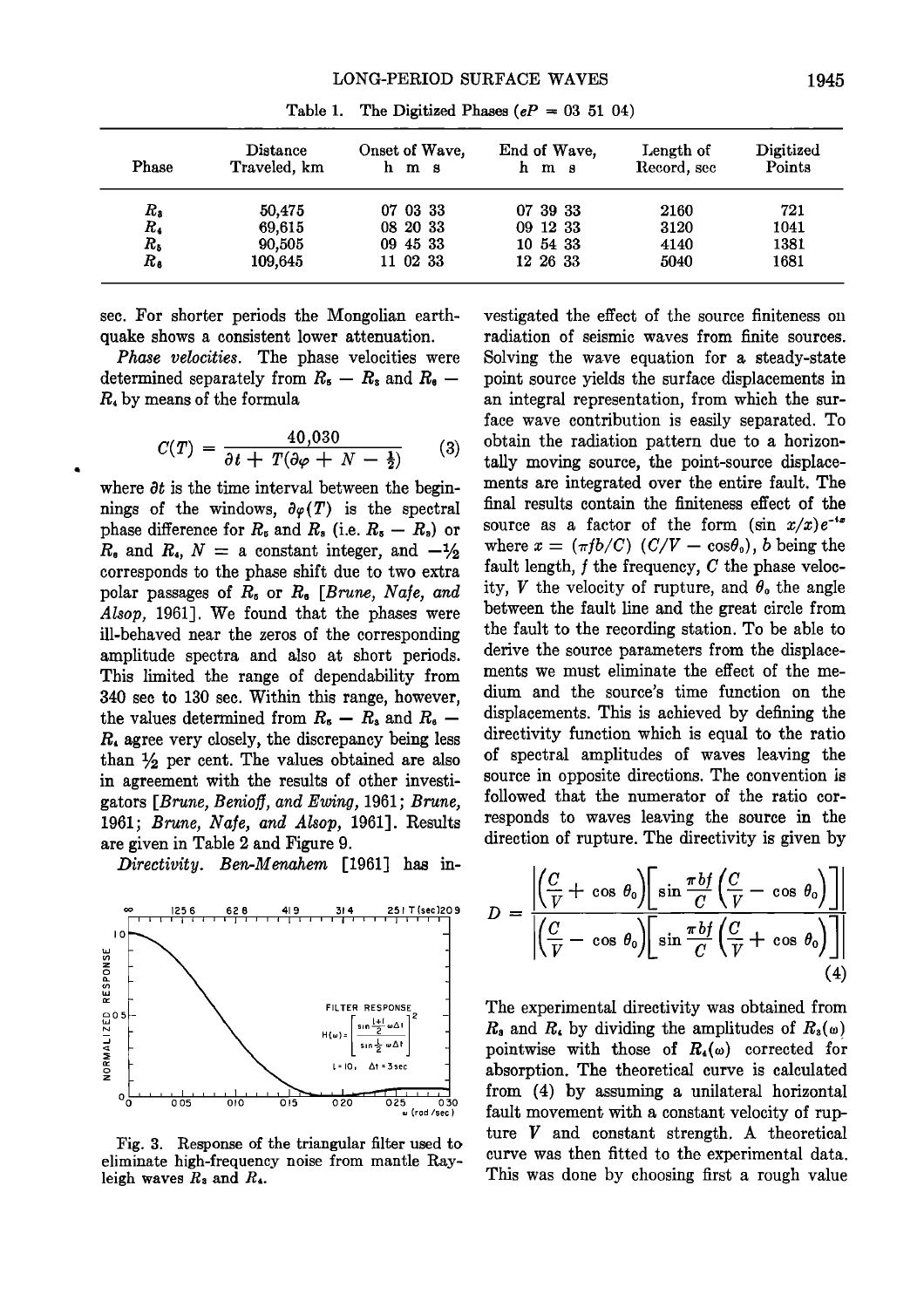

Fig. 4. The unfiltered mantle Rayleigh waves  $R_s$ ,  $R_s$ ,  $R_s$ ,  $R_e$  of the Mongolian earthquake of **December 4, 1957.** 



**Fig. 5. Portion of the filtered mantle Rayleigh waves Rs and R•.** 

for  $\theta_0$  and b from the known fault trace (Fig. **10) and then improving the match for b, V, and 0o by the trial and error method. The best**  match was obtained with  $b = 560$  km,  $V = 3.5$  $km/sec$ , and azimuth of  $100^{\circ}$  ( $\theta_{o} = 70^{\circ}$ ). These **results are not necessarily unique, but the existence of a different reasonable set is highly improbable if not altogether impossible. A close examination of the results (Fig. 11) raises some questions which need clarification. In the first place we notice that the experimental directivity contains a high-frequency oscillation. The origin of these oscillations goes back to the individual spectra of R• and R• and will be dealt with in the section on error analysis. A more serious point is the absence of the first maximum in the observed directivity. This occurs around a period of 200 sec. A coherence test disclosed that**  the data in this frequency band were most **dependable (see also phase velocities in Table 2). To check for • possible narrow infinity we swept the band in question with a finer spacing, but to no effect. Modification of the theoretical model was tried' for a source with variable**  strength,  $L = L_0 e^{-a\xi/b_0}$ , and  $0 \leq \xi \leq b$ , the di**rectivity becomes** 

$$
D = \frac{\left\{\sin^2 X_1 + \sinh^2 \left(\frac{b}{b_0}\right)\right\}^{1/2} \left\{X_2^2 + \left(\frac{b}{b_0}\right)^2\right\}^{1/2}}{\left\{\sin X_2^2 + \sinh^2 \left(\frac{b}{b_0}\right)\right\}^{1/2} \left\{X_1^2 + \left(\frac{b}{b_0}\right)^2\right\}^{1/2}}
$$
\n(5)

**where** 

$$
X_1 = \frac{\pi f b}{C} \left( \frac{C}{V} - \cos \theta_0 \right)
$$

**and** 

$$
X_2 = \frac{\pi f b}{C} \left( \frac{C}{V} + \cos \theta_0 \right)
$$

If we require that  $L(b) = (1/\beta)L_0$  then  $b/b_0$  $= \frac{1}{2} \log_{\epsilon} \beta$ . Thus  $\beta$  is a parameter which gov**erns the rate of decay of the source along the**  fault. The directivity was programed for various values of  $\beta$ . It was found that the effect of **a decaying source was to fiatten all the extremes**  of the directivity. An example with  $\beta = e$  is **shown in Figure 11. The idea of bidirectional**  faulting was also tried. Assuming that the **strength of either part can be taken propor-**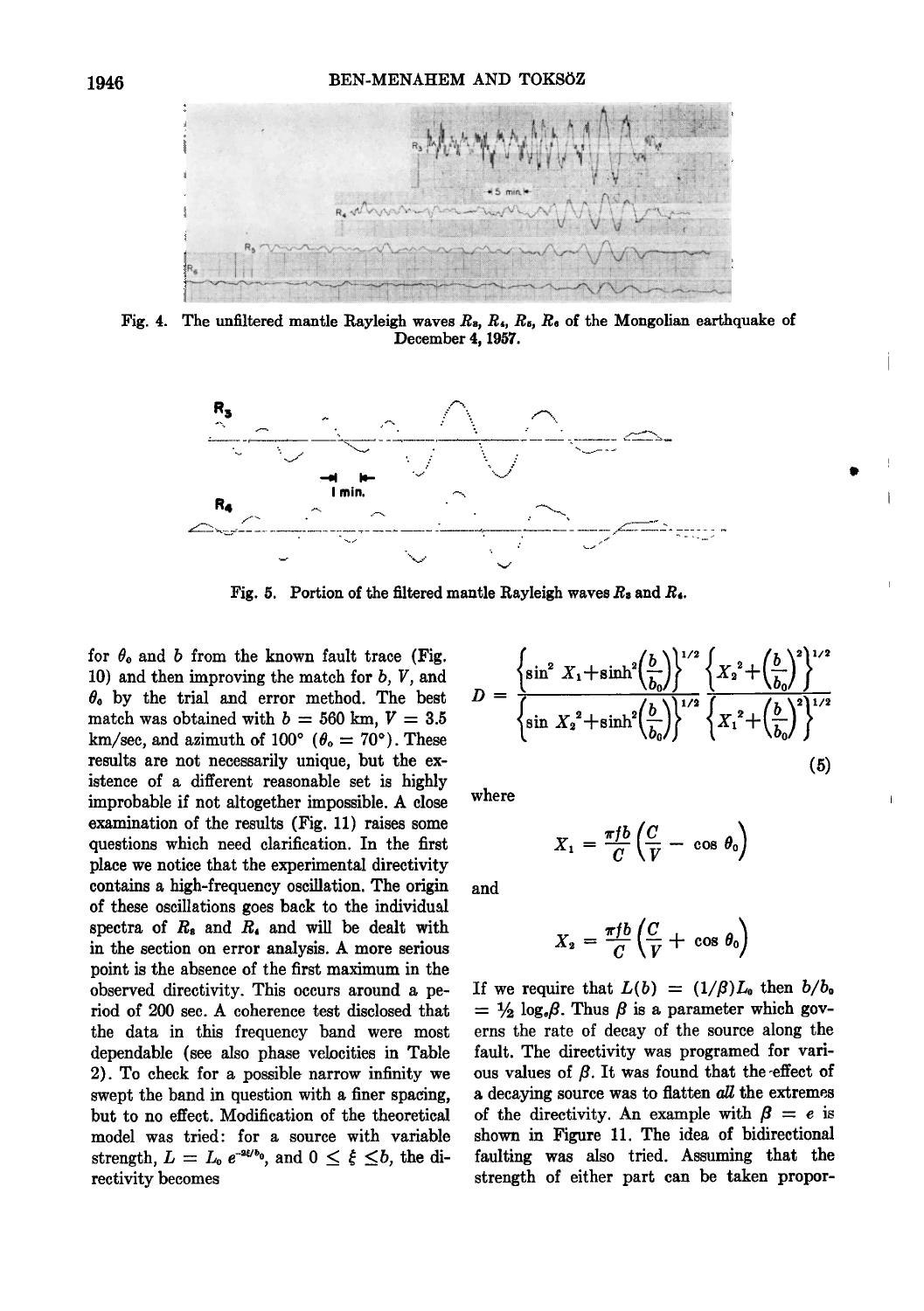

Fig. 6. Amplitude spectrum of  $R_3$ .

**tional to its length, we obtain for the directivity** 

$$
D = \begin{cases} A_1^2 + \left(\frac{b_2}{b_1}\right)^2 B_1^2 - 2 \frac{b_2}{b_1} A_1 B_1 \cos \phi \\ A_2^2 + \left(\frac{b_2}{b_1}\right)^2 B_2^2 - 2 \frac{b_2}{b_1} A_2 B_2 \cos \phi \end{cases}
$$
 (6)

**where** 

$$
A_1 = \frac{\sin\left[\frac{\pi f b_1}{C}\left(\frac{C}{V} - \cos \theta_0\right)\right]}{\frac{\pi f b_1}{C}\left(\frac{C}{V} - \cos \theta_0\right)}
$$
\n
$$
B_1 = \frac{\sin\left[\frac{\pi f b_2}{C}\left(\frac{C}{V} + \cos \theta_0\right)\right]}{\frac{\pi f b_2}{C}\left(\frac{C}{V} + \cos \theta_0\right)}
$$
\n
$$
A_2 = \frac{\sin\left[\frac{\pi f b_1}{C}\left(\frac{C}{V} + \cos \theta_0\right)\right]}{\frac{\pi f b_1}{C}\left(\frac{C}{V} + \cos \theta_0\right)}
$$
\n
$$
B_2 = \frac{\sin\left[\frac{\pi f b_2}{C}\left(\frac{C}{V} - \cos \theta_0\right)\right]}{\frac{\pi f b_2}{C}\left(\frac{C}{V} - \cos \theta_0\right)}
$$
\n
$$
B_2 = \frac{\sin\left[\frac{\pi f b_2}{C}\left(\frac{C}{V} - \cos \theta_0\right)\right]}{\frac{\pi f b_2}{C}\left(\frac{C}{V} - \cos \theta_0\right)}
$$
\n
$$
\phi = \pi f\left(\frac{b_1 - b_2}{V} - \frac{b_1 + b_2}{C}\cos \theta_0\right)
$$
\n
$$
\begin{array}{c}\n\text{therefore} \\
\text{therefore} \\
\text{therefore} \\
\text{therefore}\n\end{array}
$$

**To ease the programing the phase velocity was expressed by the function** 

$$
C(T) = 3.80 + 4.70 \frac{T}{1000} - 0.25
$$
  
• sin  $\left(\frac{T}{100} + 0.28\right)$  50 < T < 600 (8)



**Fig. 7. Amplitude spectrum of R•.** 



**Fig. 8. Attenuation curve as obtained from**  the amplitude spectra of  $R_3 - R_5$ ,  $R_4 - R_6$ . The attenuation at the Airy phase and at  $T = 170$  sec **were also evaluated directly from the recoroo.**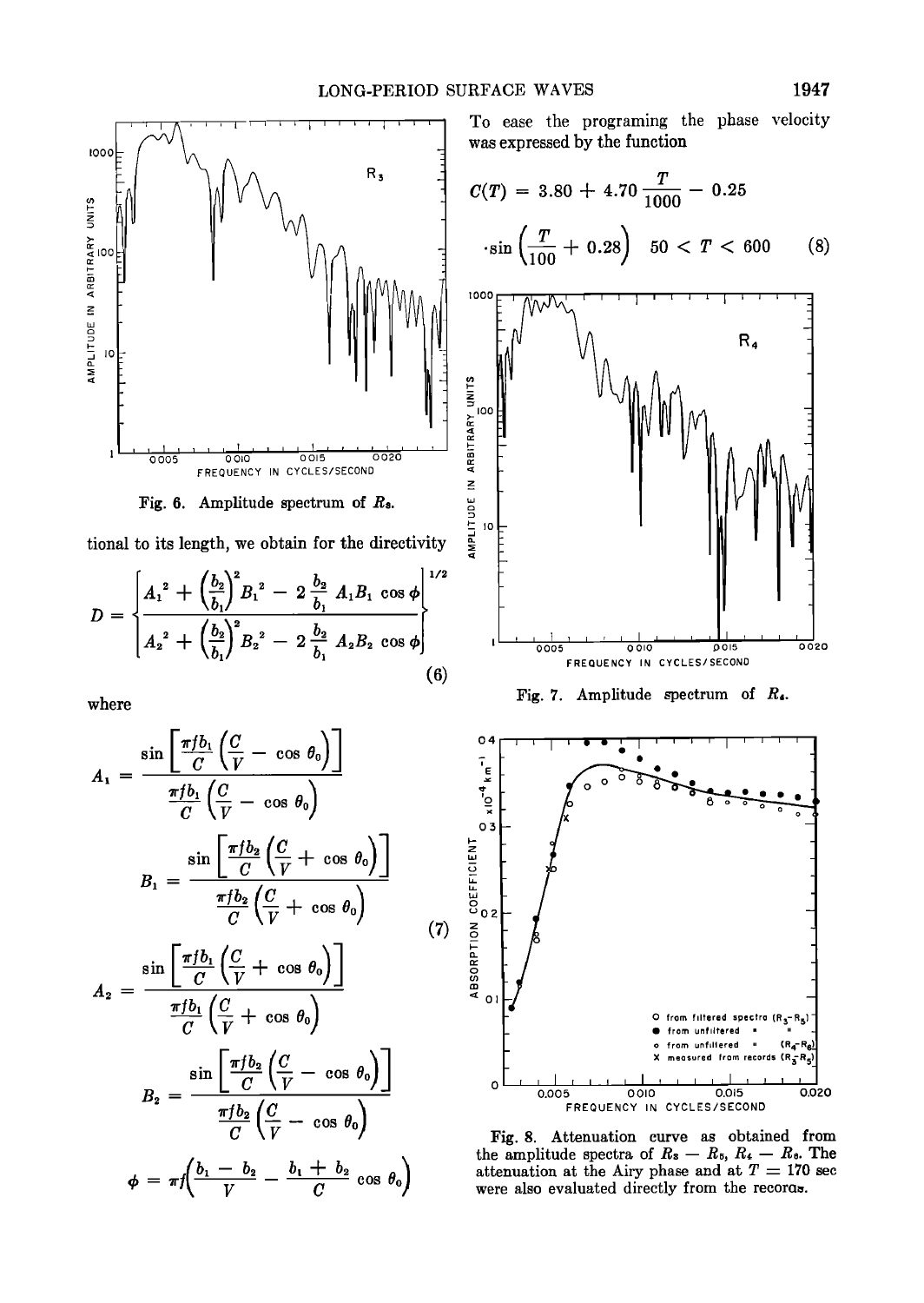# **1948 BEN-MENAHEM AND TOKSOZ**

# **TABLE 2.** Observed Phase Velocities for Mantle Rayleigh Waves  $N = -7$   $t = 9270$  sec

|                    | Period,<br>sec       | Phase Velocities, km/sec |                    |                         |                |  |
|--------------------|----------------------|--------------------------|--------------------|-------------------------|----------------|--|
| Frequency,<br>cps  |                      | From $R_5 - R_3$ ,       | From $R_6 - R_4$ , | Other Results           | Eq. 8          |  |
| 0.0025             | 400.00               |                          |                    | $5.985 \text{ As } (3)$ | 5.907          |  |
| 0.0026             | 384.61               |                          |                    |                         | 5.816          |  |
| 0 0027             | 370 37               |                          |                    | 5 760 Ch (3)            | 5.727          |  |
| 0.0028             | 357.14               | 5.630                    |                    |                         | 5.641          |  |
| 0 0 0 29<br>0.0030 | 344.83               | 5.557                    |                    |                         | 5.559          |  |
| 0.0031             | 333.33<br>$322.58\,$ | 5.488<br>5.418           |                    | $5.503 \text{ As } (3)$ | 5.480          |  |
| 0.0032             | 312.50               | 5.361                    | 5.434<br>5.349     |                         | 5.405<br>5.339 |  |
| 0.0033             | 303.03               | 5.304                    | 5.307              | $5.284$ Ch $(1)$        | 5.266          |  |
| 0.0034             | 294.12               | 5.232                    | 5.247              |                         | 5.202          |  |
| 0.0035             | 285.71               | 5.175                    | 5.173              | $5.183 \text{ As } (3)$ | 5.142          |  |
| 0.0036             | 277.78               | 5.121                    | 5.102              | 5.101 Ch(1)             | 5.084          |  |
| 0.0037             | 270.27               | 5.063                    | 5.058              |                         | 5.031          |  |
| 0.0038             | 263.16               | 5.006                    | 5.015              |                         | 4.980          |  |
| 0.0039             | 256.41               | 4.960                    | 4.959              |                         | 4.932          |  |
| 0.0040             | 250.00               | 4.916                    | 4.921              | $4.940 \text{ As} (3)$  | 4.886          |  |
| 0.0041             | 243.90               | 4.865                    | 4.876              | 4.840 Ch (1)            | 4.843          |  |
| 0.0042             | 238.09               | 4.820                    | 4.825              |                         | 4.803          |  |
| 0.0043             | 232.56               | 4.784                    | 4.789              |                         | 4.765          |  |
| 0.0044             | 227.27               | 4.747                    | 4.736              | $4.737$ Al $(2)$        | 4.730          |  |
| 0.0045             | 222.22               | 4.713                    | 4.708              | $4.717 \text{ As } (3)$ | 4.696          |  |
| 0.0046<br>0.0047   | 217.39<br>212.77     | 4.685                    | 4.690              | $4.682$ Al $(2)$        | 4.663          |  |
| 0.0048             | 208.33               | 4.654<br>4.615           | 4.644<br>4.622     | 4.647 Al (2)            | 4.632          |  |
| 0.0049             | 204.08               | 4.591                    | 4.603              |                         | 4.604<br>4.576 |  |
| 0.0050             | 200.00               | 4.570                    | 4.571              | $4.568$ As $(3)$        | $\bf 4.550$    |  |
| 0.0051             | 196.08               | 4.541                    | 4.552              |                         | 4.525          |  |
| 0.0052             | 192.31               | 4.515                    | 4.520              | $4.509$ Al $(2)$        | 4 502          |  |
| 0.0053             | 188.68               | 4.498                    | 4.489              |                         | 4.480          |  |
| 0.0054             | 185.19               | 4.481                    | 4.480              |                         | 4.459          |  |
| 0.0055             | 181.82               | 4.457                    | 4.455              | 4.459 Al (2)            | 4.438          |  |
| 0.0056             | 178.57               | 4.436                    | 4.443              |                         | 4.419          |  |
| 0.0057             | 175.44               | 4.420                    | 4.435              |                         | 4.401          |  |
| 0.0058             | 172.41               | 4.400                    | 4.421              | $4.413$ Al $(2)$        | 4.383          |  |
| 0.0059             | 169.49               | 4.384                    | 4.391              |                         | 4.367          |  |
| 0.0060             | 166.67               | 4 372                    | 4.375              | 4.380 As (3)            | 4.351          |  |
| 0.0061             | 163.93               | 4.361                    | 4.367              | 4.371 Al (2)            | 4.335          |  |
| 0.0062<br>0.0063   | 161.29<br>158.73     | 4.351<br>4.339           | 4.345              | 4.357 Al (2)            | 4.321          |  |
| 0.0064             | 156.25               | 4.319                    | 4.340              | 4.334 Al $(2)$          | 4.307<br>4.293 |  |
| 0.0065             | 153.85               | 4.301                    |                    |                         | 4.281          |  |
| 0.0066             | 151.52               | 4.290                    |                    | 4.311 Al (2)            | 4.268          |  |
| 0.0067             | 149.25               | 4.284                    |                    | 4.302 Al (2)            | 4.256          |  |
| 0.0068             | 147.06               | 4.281                    |                    |                         | 4.245          |  |
| 0.0069             | 144.93               | 4 277                    |                    |                         | 4.234          |  |
| 0.0070             | 142.86               | 4.270                    |                    | $4.246$ As $(3)$        | 4.224          |  |
| 0.0071             | 140.84               | 4.266                    |                    | $4.258$ Al $(2)$        | 4.213          |  |
| 0.0072             | 138.89               | 4.257                    |                    |                         | 4.204          |  |
| 0.0073             | 136.99               | 4.253                    |                    |                         | 4.194          |  |
| 0.0074             | 135.14               | 4.249                    |                    |                         | 4.185          |  |
| 0.0075             | 133.33               | 4.242                    |                    |                         | 4.177          |  |
| 0.0076             | 131.58               | 4.236                    |                    |                         | 4.168          |  |
| 0.0077             | 129.87               | 4.229                    |                    | 4.217 Al (2)            | 4.160          |  |
| 0.0078<br>0.0079   | 128.21<br>126.58     | 4.219<br>4.211           |                    |                         | 4.152          |  |
| 0.0080             | 125.00               | 4.205                    |                    | $4.164$ As $(3)$        | 4.145<br>4.137 |  |
|                    |                      |                          |                    |                         |                |  |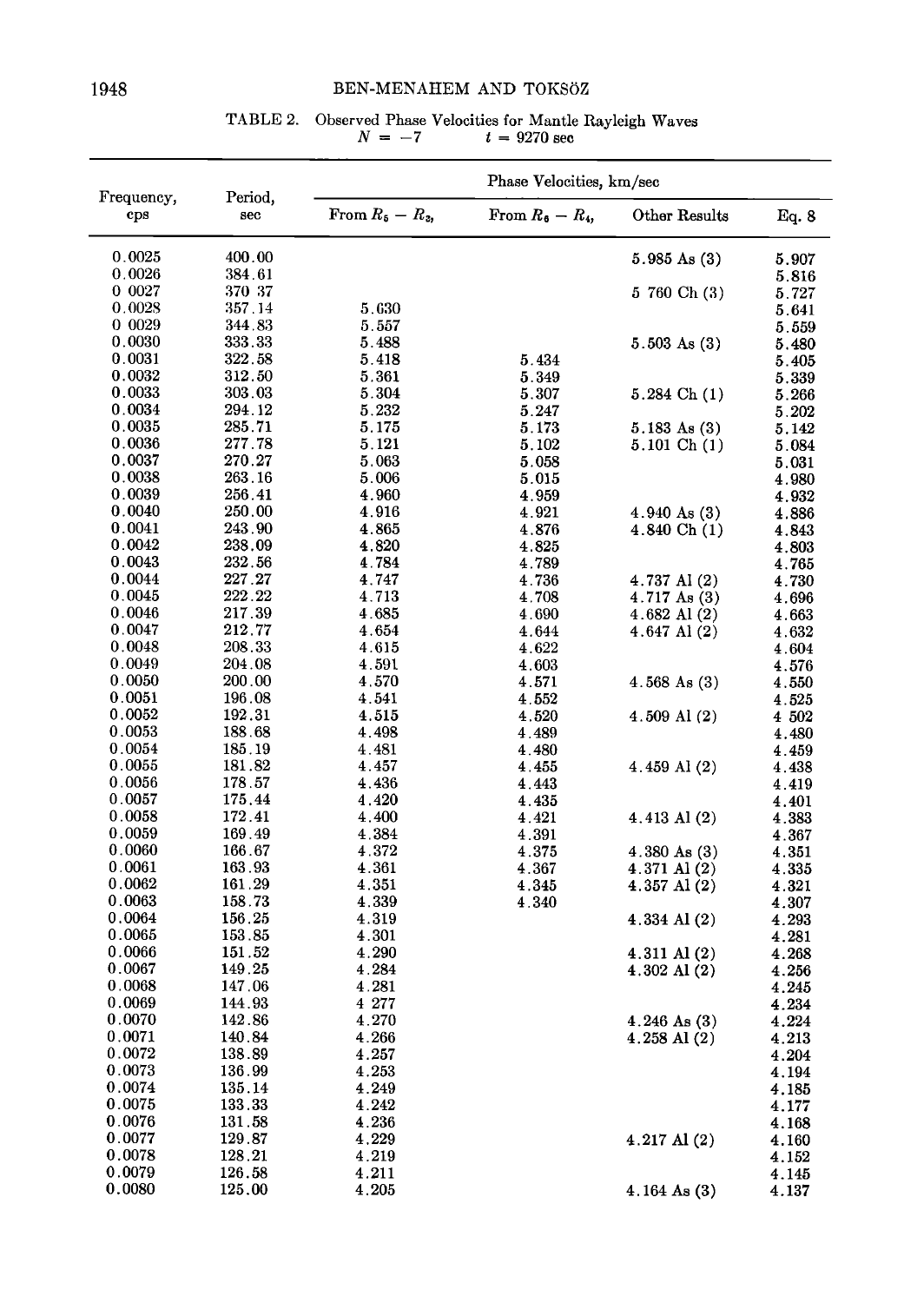|                                                                                                                                                    | Period,<br>sec                                                                                                                                     | Phase Velocities, km/sec                                                                                                            |                    |                         |                                                                                                                                     |
|----------------------------------------------------------------------------------------------------------------------------------------------------|----------------------------------------------------------------------------------------------------------------------------------------------------|-------------------------------------------------------------------------------------------------------------------------------------|--------------------|-------------------------|-------------------------------------------------------------------------------------------------------------------------------------|
| Frequency,<br>cps                                                                                                                                  |                                                                                                                                                    | From $R_5 - R_3$ ,                                                                                                                  | From $R_6 - R_4$ , | Other Results           | Eq. 8                                                                                                                               |
| 0.0081<br>0.0082<br>0.0083<br>0.0084<br>0.0085<br>0.0086<br>0.0087<br>0.0088<br>0.0089<br>0.0090<br>0.0091<br>0.0092<br>0.0093<br>0.0094<br>0.0095 | 123.46<br>121.95<br>120.48<br>119.05<br>117.65<br>116 28<br>114.94<br>113.64<br>112.36<br>111.11<br>109.89<br>108.70<br>107.53<br>106.38<br>105.26 | 4.201<br>4.188<br>4.177<br>4 171<br>4.159<br>4 158<br>4.155<br>4.151<br>4.144<br>4.136<br>4.133<br>4.130<br>4.122<br>4.120<br>4.116 |                    | $4.102 \text{ As } (3)$ | 4.131<br>4.124<br>4.117<br>4.111<br>4.105<br>4.098<br>4.093<br>4.087<br>4.081<br>4.076<br>4.071<br>4.066<br>4.061<br>4.056<br>4.052 |
| 0.0096<br>0.0097<br>0.0098<br>0.0099<br>0.0100                                                                                                     | 104.17<br>103.09<br>102.04<br>101.01<br>100.00                                                                                                     | 4.111<br>4.107<br>4.101<br>4.096<br>4.093                                                                                           |                    | $4.054 \text{ As } (3)$ | 4.047<br>4.043<br>4.039<br>4.035<br>4.030                                                                                           |

**TABLE 2. Continued** 

**As = Assam earthquake of August 15, 1950.** 

A1 = Alaskan earthquake of July 10, 1958.

**Ch - Chilean earthquake of May 22, 1960.** 

**Equation 8 is tabulated in Table 2. The differences between the observed data and the values given by (8) are mostly less than I per cent.**  The directivity for case  $b_1 = 420$  km,  $b_2 = 140$ km,  $V = 3.5$  km/sec, and  $\theta_0 = 70^\circ$  is shown in **Figure 11. It is apparent that the fault of the Mongolian earthquake was not of this type. Several models of bidirectional faultings were tried, none of which fitted the observed directivity. A variable rupture velocity was also considered. Here the directivity is given by** 

$$
D = \left\{ \frac{A^{-2} + B^{-2}}{A^{2} + B^{2}} \right\}^{1/2}
$$
 (9)

 $\overline{1}$ 

**with** 

$$
V = V_0/g(\xi)
$$
  
\n
$$
A_{\tau} = \int_0^b \cos \left\{ \frac{\omega}{C} \xi \left[ \frac{C}{V_0} g(\xi) \mp \cos \theta_0 \right] \right\} d\xi
$$
  
\n
$$
B_{\tau} = \int_0^b \sin \left\{ \frac{\omega}{C} \xi \left[ \frac{C}{V_0} g(\xi) \mp \cos \theta_0 \right] \right\} d\xi
$$
  
\n
$$
= \int_0^b \sin \left\{ \frac{\omega}{C} \xi \left[ \frac{C}{V_0} g(\xi) \mp \cos \theta_0 \right] \right\} d\xi
$$
  
\n
$$
= \lim_{\text{time}}
$$

**It is easy to show by means of simple examples that the missing infinity cannot be accounted**   $(1)$  = Brune, Benioff, and Ewing [1961].

 $(2)$  = Brune [1961].

 $(3)$  = Brune, Nafe, and Alsop, [1961].

**for by this model. Two alternatives, which are not mutually exclusive, could be raised to explain this phenomenon: (1) nonlinear processes which are responsible for a feedback of power into the Airy phase from neighboring frequencies or (2) a complexity at the source which tended to limit the asymmetrical radiation to higher frequencies only. The partial disagreement between the observed data and the theoretical model, together with the oscillatory ripple present in the observed directivity, may give rise to some doubts as to the dependability of its other extremes. This is definitely ruled out in light of the relative strength of the other zeros and infinities, which deviate from the mean oscillation level by at least a factor of 10. They were present in the data regardless of the method of analysis, filtering, and detrending. It is also highly improbable that random noise will fit the predicted theoretical scheme.** 

**Initial phases. The initial phase of a seismic source is defined as the phase spectrum of its time function (that is, the phase of its Fourier transform). In the case of a finite moving source the initial phase will incorporate an additional**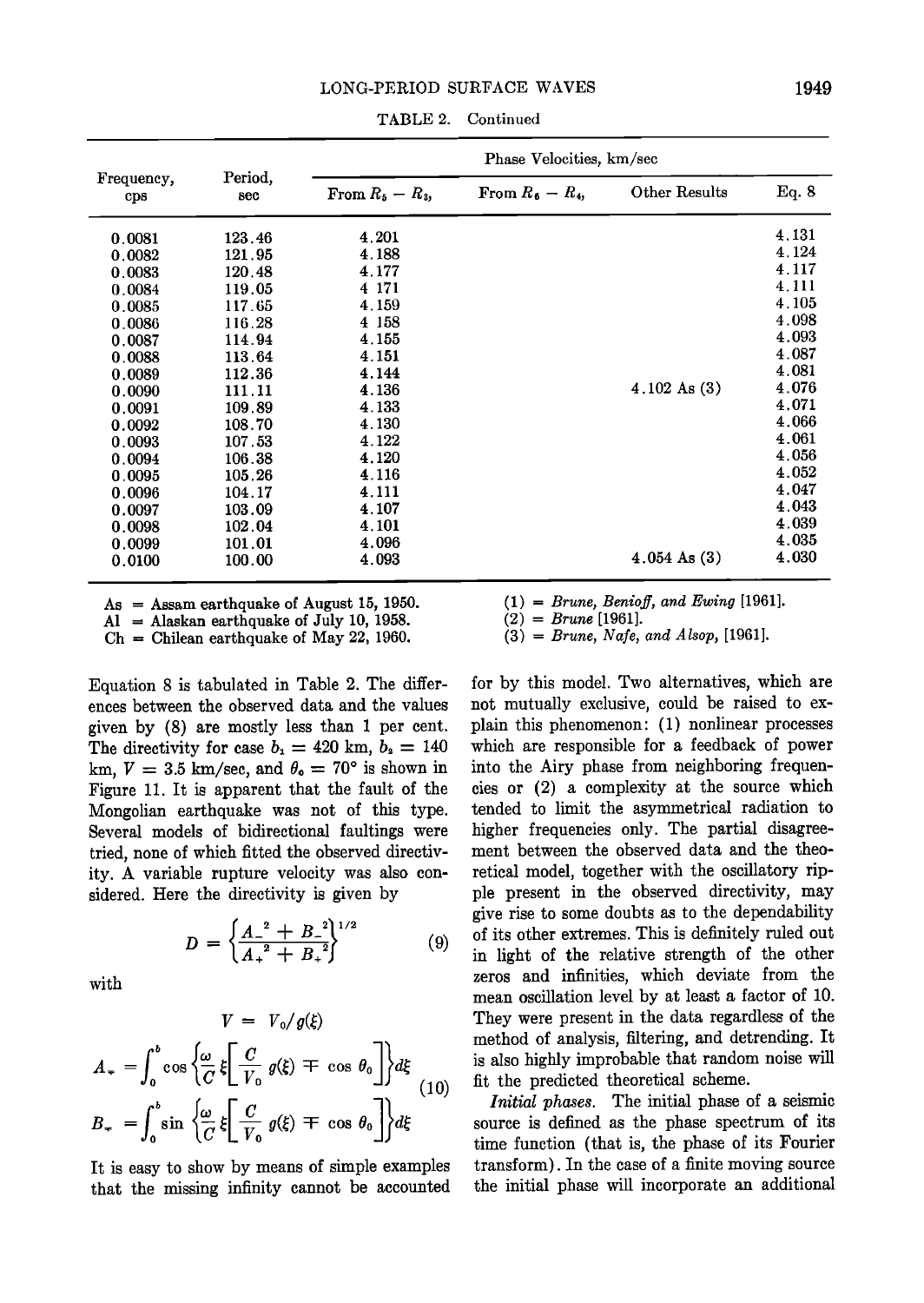

**Fig. 9. Phase and group velocities of mantle Rayleigh waves from the Mongolian earthquake of December 4, 1957, recorded at Pasadena, California.** 

**phase due to the finiteness of the source. For example, in the case of a moving strike-slip**  fault there is a phase shift of  $(\pi b f/2C)$  (C/V – **cos Oo) radian [Ben-Menahem, 1961]. Table 3 includes the initial phases of a few elementary time functions. To recover the initial phase from the spectrum of mantle Rayleigh waves one should correct for the propagation phase, the instrumental phase shift, and the window effect. Thus we have** 

$$
ft_n + \varphi_n(f) + \varphi_{\text{inst}}
$$
  
=  $f \frac{\Delta_n}{C} + \varphi_0(f) + (M + \frac{1}{2})$  (11)

where  $t_n$  is the time lag of the beginning of the **spectral window with respect to. the time of**  origin,  $\varphi_n$  is the Fourier-analysis phase,  $\Delta_n$  is **the epicentral distance of a surface wave of**  order n,  $\phi_{\text{o}}(f)$  is the sought initial phase, and M **is an integer. Phase shifts due to absorption have not been considered. Phases are measured**  in parts of a circle. The initial phases of  $R<sub>s</sub>$  and **R4 were calculated from the corresponding phase spectra and the known phase velocities using the formulas** 

$$
-(\phi_0)_3 = 9.5
$$
  
-  $f\left(12,348 - \frac{50,475}{C}\right) - \varphi_3(f)$   
-  $(\phi_0)_4 = 13.25$  (12)

$$
- f\left(16,968 - \frac{69,615}{C}\right) - \varphi_4(f)
$$

**A graphical display is given in Figure 12. Some immediate conclusions may be drawn from this figure:** 

**1. The finiteness effect was smaller than that predicted by the theory. As a result the initial**  phases of  $R_3$  and  $R_4$  fall close to each other. **This occurred mostly in the frequency band for which the observed directivity disobeyed the theoretical predictions.** 

**2. The initial phase does not seem to be constant for this earthquake. Results for the Alaskan earthquake of July 10, 1958 [Brune, 1961], and the Chilean earthquake of May 22, 1960**  [*Brune, Benioff, and Ewing,* 1961], do not agree **with our findings. We wish to elaborate somewhat on this important point. The initial phase at the source may be separated into two parts, a phase which is due to the strain-release time function at a point on the fault and the phase retardation due to the finiteness and the motion of the source. A constant initial phase means either that both these contributions are constant or that they cancel each other along the entire frequency spectrum. It is possible to put forward a source model with a constant-phase time function (see Appendix). The finiteness phase, however, can never be constant over the entire spectrum, and for faults of the order of 1000 km it should be easily detectable. Thus a constant initial phase in the ease of the Chilean earthquake can mean that the two components of the initial-phase function annihilated each other, at least in the measured period range 215 to 550**  sec, reported by *Brune*, *Benioff*, and *Ewing* **[1961]. The question now arises whether the** 



**Fig. 10. Map of part of Outer Mongolia showing traces of visible faults and distribution of aftershocks of the Mongolian earthquake of December 4, 1957.**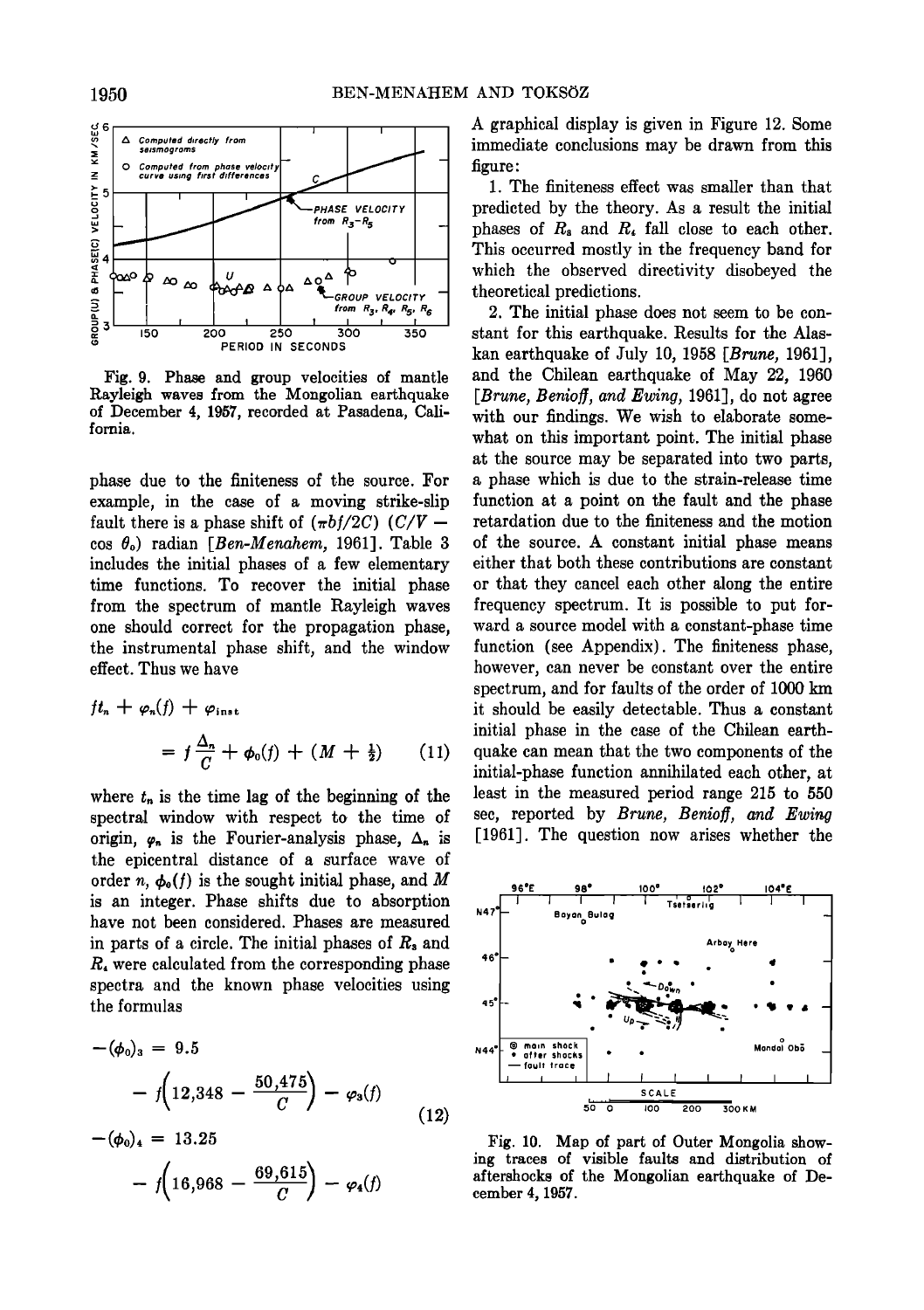

Fig. 11. Theoretical versus experimental directivity for mantle Rayleigh waves  $R_8/R_4$  on a **semilog scale. Directivity for exponentially decaying source as well as bilateral fault are also shown. Numerals near extremes indicate order of interference.** 

synthesis of the source time function from the **initial phases and the corrected amplitude spec**trum is possible. With the exception of unlikely **favorable conditions, most records of major**  earthquakes do not show readable traces of  $R_1$ , which is the important phase for the study of the **source mechanism. The recorded wave train of R• in the Mongolian earthquake did not contain the very high and the very low frequencies because of severe scattering and attenuation near the source, and the instrumental response. Time functionsynthesized without them would correspond to a source function filtered with a band-pass filter. Depending on the band width, this function would be oscillatory, and it will not necessarily give rise to a time function similar to the original.** 

**Error analysis. It is not feasible to present an exact quantitative figure for the upper limit of the errors in the spectra. However, even a semiqualitative analysis will be helpful in judg-** **ing the accuracy of the results. The errors are due to two main causes:** 

**1. Noise present in the record. This will include all signals other than the desired Rayleigh wave train. It is obvious from Figures 2 and 4 that the records are not noise free. The 'visible' noise is concentrated mainly at the short periods. A coherence test indicated that the co**herence between  $R<sub>s</sub>$  and  $R<sub>s</sub>$  was much better at **periods longer than 125 sec than that for shorter periods. Filtering, however, eliminated the noise of 40 sec and less.** 

**2. Errors introduced through the numerical**  analysis. These errors are less readily detectable. **They could come from many sources and may accumulate. Most significant of these are (a) errors in digitization, (b) effect of the finite window, and (c) errors of the finite integration process and round-off error of the computer. Digitization error should be relatively small, but the other factors require more attention.**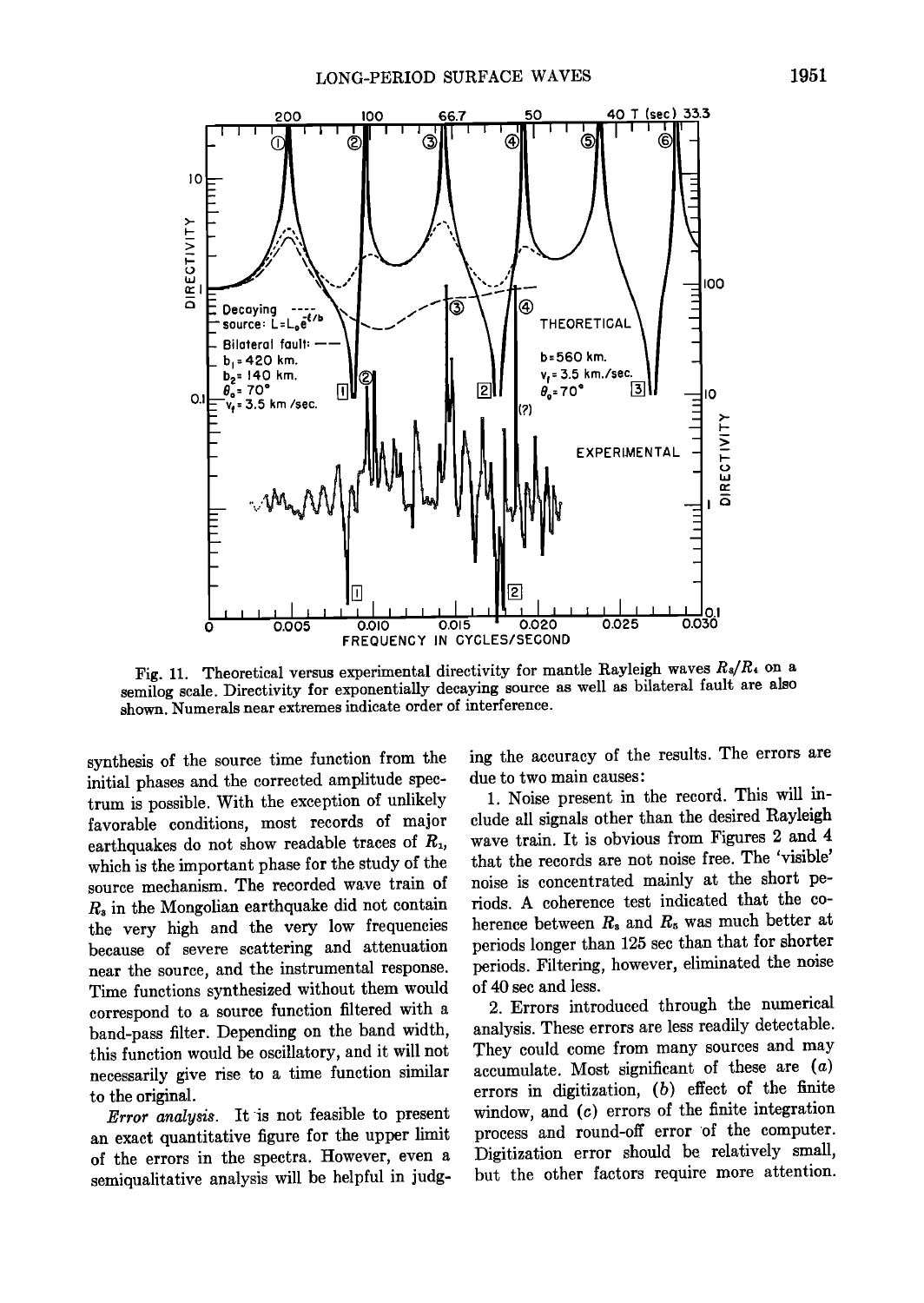#### BEN-MENAHEM AND TOKSOZ

## **TABLE 3. Initial Phases of Some Elementary Point Sources**

|                 | ^∞<br>Jo | $G(t)$ sin $\omega t$ dt |
|-----------------|----------|--------------------------|
| tg $\delta_0 =$ | Jo       | $G(t)$ cos $\omega t$ dt |

| Time Function |                                      |                                                 |                                                                                                           |  |
|---------------|--------------------------------------|-------------------------------------------------|-----------------------------------------------------------------------------------------------------------|--|
|               | $G(t)^*$                             | Character                                       | $-\delta_0 (\omega > 0)$                                                                                  |  |
| 1.            | $\delta(t)$                          | Delta function                                  | Zero                                                                                                      |  |
| 2.            | H(t)                                 | Unit step-function                              | $\pi/2$                                                                                                   |  |
| 3.            | $H(t) - H(t - a)$                    | Rectangular pulse                               | $\omega a/2$                                                                                              |  |
| 4.            | $H(t)t^p e^{-\beta t}$               | Gamma-kernel                                    | $(1 + P) \tan^{-1} \frac{\omega}{8}$                                                                      |  |
| 5.            | $H(t)e^{-\beta t}\cos \alpha t$      | Attenuated cosine-wave                          | $\tan^{-1}\left\{\frac{\omega}{\beta}\left[1-\frac{2\alpha^2}{\alpha^2+\beta^2+\omega^2}\right]\right\}.$ |  |
| 6.            | $\{H(t) - H(t - L)\}\sin \omega_0 t$ | Finite sine-wave of $K$ periods<br>$(L = KT_0)$ | $\frac{1}{2}(\omega L - \pi)$                                                                             |  |
| 7.            | $H(t)[1 - e^{-\beta t}]$             | Unit 'build-up' function                        | $\pi$ - tan <sup>-1</sup> <sup><math>\frac{\beta}{\gamma}</math></sup>                                    |  |
| 8.            | $H(t)t^{-p}$                         | Hyperpolic decay                                | $\frac{\pi}{2}(1-P) = \text{constant}$                                                                    |  |

 $* a > 0, \beta > 0.$ 

**The effect of the finite window could be serious if the pulse had sufficient power outside it. In our case the seismograph attenuated the long periods (i.e. at 400 sec the response is 200 times less than the peak value) and the filtering took care of the short periods. Hence the power outside the window should be a very small fraction of the total power. Generally, for a square win**dow of length L and a true spectrum  $g(\omega)$ , the **computed spectrum is given by the convolution integral** 

$$
F(\omega) = \int_0^\infty g(\omega - x) \frac{\sin xL/2}{xL/2} dx \qquad (13) \quad \frac{a}{w}
$$

The solution of this integral equation for  $g(\omega)$ , **especially for spectra as complicated as those of R3 and R4, is a difficult undertaking, if possible at all. The effect of the signal power outside the**  window may result in oscillations in  $F(\omega)$ . Since **we ruled out this possibility, the oscillations in spectra, and hence the directivity, are most likely due to a constant-frequency undamped noise and partly to the interference of odd- and even-order Rayleigh waves which is constructive at discrete frequencies corresponding to those of free oscillations of the earth. However, the free oscillations alone can account for only** 

**about i per cent or less of the power of the oscillation of the spectra. The error of the numerical integration is bounded and its maximum value can be evaluated. Normally these**  errors are less than  $10^{-3}$  times the value of aver**age amplitudes, and they are completely negligi**ble everywhere except maybe at the zeros of the **spectra. Similarly, the round-off error of the computer is of no significance at frequencies other than the minimal points. The cumulative effect of all the errors is observable at the minima of spectra, and the phases are ill-behaved at these points. As the order of the Rayleigh wave passage increases, the signal-to-noise ratio decreases, and the errors increase, decreasing the**  reliability from  $R<sub>s</sub>$  to  $R<sub>0</sub>$ .

**The effect of the error on amplitudes is of no great significance in our case. However, in dealing with the phases we need much greater accuracy, and this limits the frequency range where the phases are reliable. Fortunately, the phase velocity is a slowly varying function of phases, and any error made in the phase results in a small error in phase velocity. For example, at the period of 100 seconds, if the phase has an**  error of  $\pm \pi$ , the error in phase velocity will be  $\pm 0.02$  km/sec, or less than  $\pm 0.5$  per cent.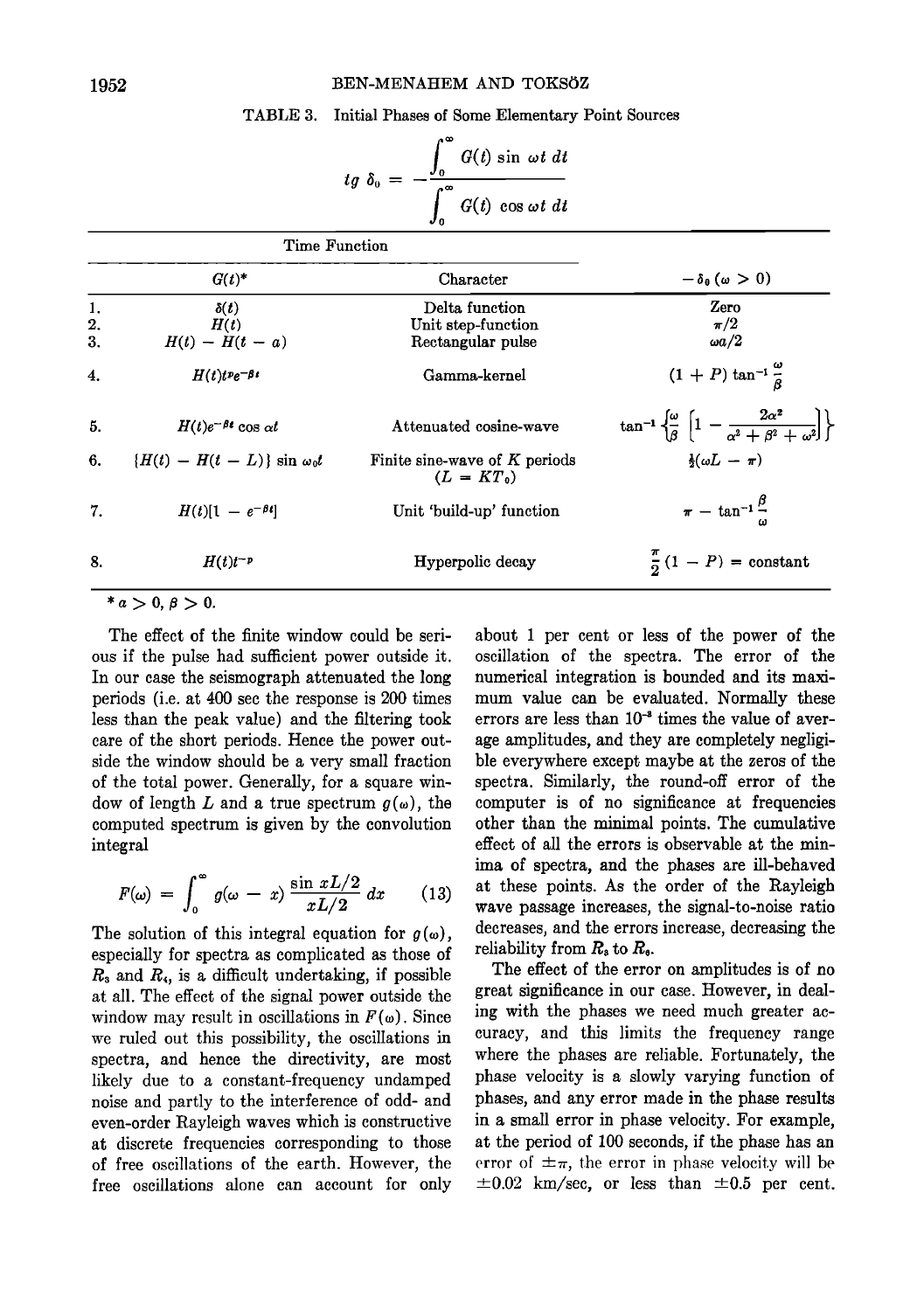

**Fig. 12. Initial phases of R8 and R4. Phases have not been corrected for the instrumental phase shift.** 

**Therefore the effect of the numerical errors on the phase velocities is insignificant.** 

#### **AUXILIARY DATA**

Geologic studies of the fault area. Two ex**peditions, one Mongolian and another from the East Siberian branch of the Academy of Sciences of USSR, were sent to the epicentral area. A detailed study was reported by N. A. Florensoy, who headed the Soviet expedition that reached the area on January 2, 1958. The following quotations from this report give the information pertinent to our present study.** 

**From the initial epicenter the ruptures extended only to the east, along the foothills of the Gurban-Bogdo chain for 270 km .... The flanks of the Bogdo fault were displaced vertically from 1.5-2 m to 10-12 m relative to one another, the southern, uphill side being upthrown and the northern, downhill side being downthrown. Moreover, at a series of points, the southern upthrown flank was displaced horizontally to the east, and the northern downthrown flank to the west by 3-3.5 m. Fractures of smaller extent, but still several tenths of kilometers in length, also enveloped the mountain chain on the south.** 

**Another system of fractures leads along the low mountain boundary between the Yihe-Bogdo and the Baga-Bogdo massifs in an almost meridional direction and unites on the north with the major**  **Bogdo fault. The frontal, eastern fracture 25-30 km in length is a crack whose edges are compressed, the western flank being lifted above the eastern by 2-3 to 6-10 meters. This is a result of a transverse thrust, occurring in the direction of the general movement from west to east.** 

**Aftershocks and initial P motions. The distribution of the aftershocks, as reported by the Soviets, during the first year after the main shock is illustrated in Figure 10. About 200 large aftershocks were reported, 30 of which had mag**nitudes between 4 and  $6\frac{1}{2}$ . The map indicates **an aftershock area about 500 km long and 200 km wide. The aftershock distribution agrees with the fault trace and checks the fault length of 560 km obtained through our analysis.** 

**A chart on initial P motions based on reports from 40 stations around the world is shown in Figure 13. It seems that the Byerly-Hodgson method is not of help to us in the determination of the dip angle: in spite of the fact that the direction of faulting is known, there is no apparent way of passing the circles without violating the orthogonality criteria. Thus this chart serves mainly to check the geological field reports while reflecting once more the great complexity of the source.** 

**Air waves. Air waves which originated during the Mongolian earthquake were recorded on sensitive microbarographs at a distance of 2440 km northeast of the epicenter [Passechnik, 1959]. Lacking a readable copy of the original microbarogram, we shall quote the findings of I. P. Passechnik: 'The arrival of the air wave is obviously odd, and the oscillations have quasisinusoidal character. The lack of clear-cut air wave arrivals on the record, and of a sharply expressed anomalous dispersion, characteristic for powerful surface shots, and the relatively long duration of the oscillation (about 10 minutes) may be an indication that the source of the air wave did not have the characteristic of a well defined pulse.' One should be able at this point to estimate the fault length from the duration of the record. The contribution of the finite fault to the length of the air signal is given approximately by** 

$$
(\Delta t)_1 = \left| \frac{\Delta_0}{V_a} - \frac{1}{V_a} \right|
$$
  

$$
\cdot \sqrt{\Delta_0^2 + b^2 - 2b \Delta_0 \cos \theta_0} - \frac{b}{V_f} \right|
$$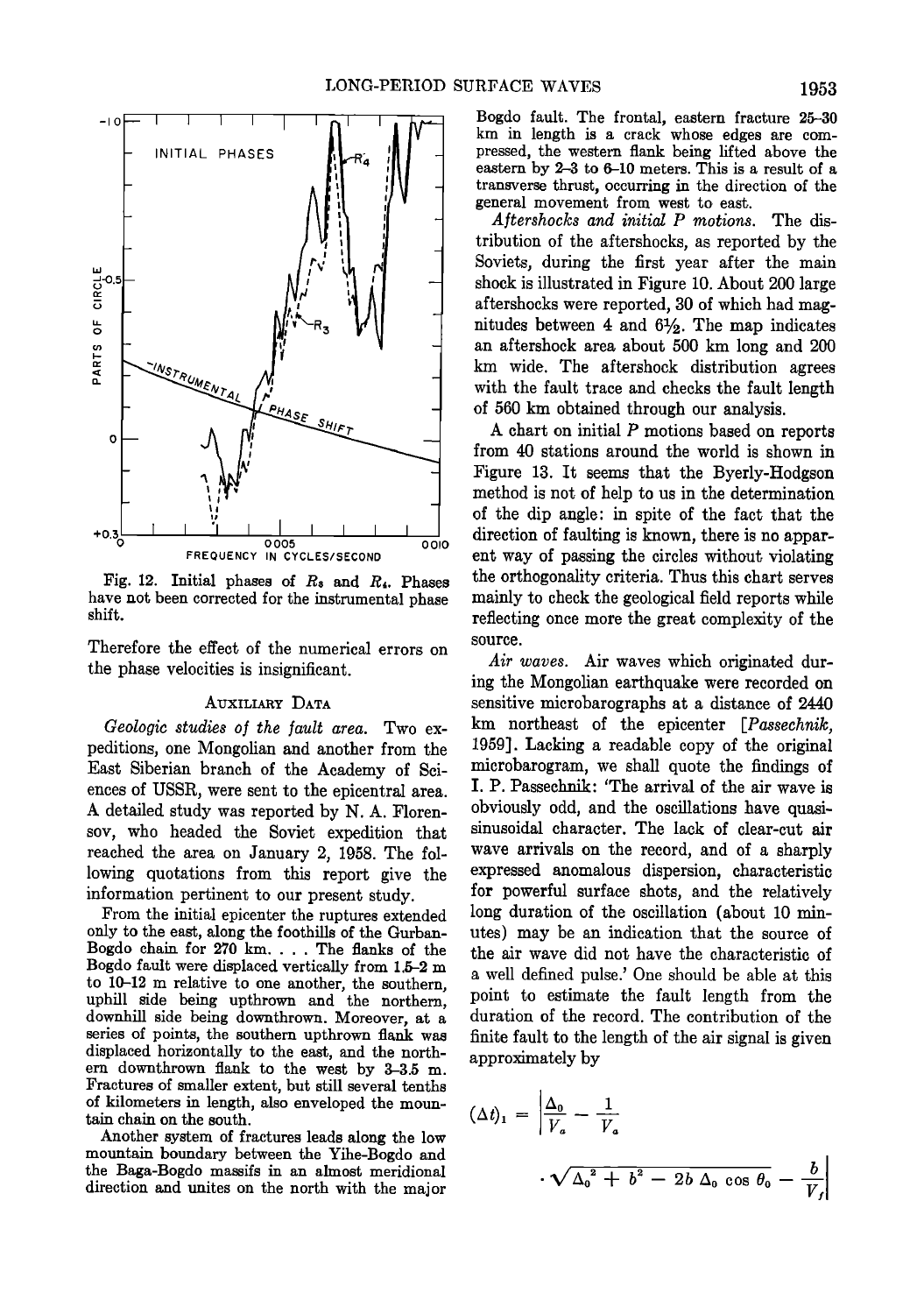

**Fig. 13. A stereographic projection chart showing initial P motion as recorded on the seismograms of 40 stations around the earth.** 

where  $\Delta_0 = 2440$  km is the distance of the re**cording station from the initial epicenter, Va**   $= 0.320$  km/sec is the air-wave speed, b is the fault length,  $V = 3.5$  km/sec is the rupture speed, and  $\theta_{\rm o} = 55^{\circ}$  is the angle at the station **measured from the fault line. With these values**  we find  $(\Delta t)_1 = 11.4$  min. Allowing for dis**persion which cannot be significant for air waves of period 4 to 8 sec, traveling in a low-velocity layer, we come close to the observed value of 10 min. Obviously this observation is not accurate enough to determine the speed of rupture.** 

**Depth estimation. The violent local destructions at the epicenter, the weak body waves with unclear onsets, and the high intensity of surface waves, recorded by most seismological stations around the globe, indicate a shallow**  **focus. This is also confirmed from strain-release**  considerations [Benioff, 1951; Båth and Benioff, **1958]. Considering an aftershock area of 200 X 500 km (Fig. 10), we find an average depth of 50 km for an energy release of 10 • ergs.** 

#### **CONCLUSION**

**Combining the various results obtained from our analysis together with the auxiliary data, we obtain a certain picture. Although its details are self-consistent we strongly feel that this picture is incomplete. This is mainly because our data did not include the information which was essential for the complete reconstruction of the source time function. This function is undoubtedly one of the important keys to the understanding of the processes which take place**